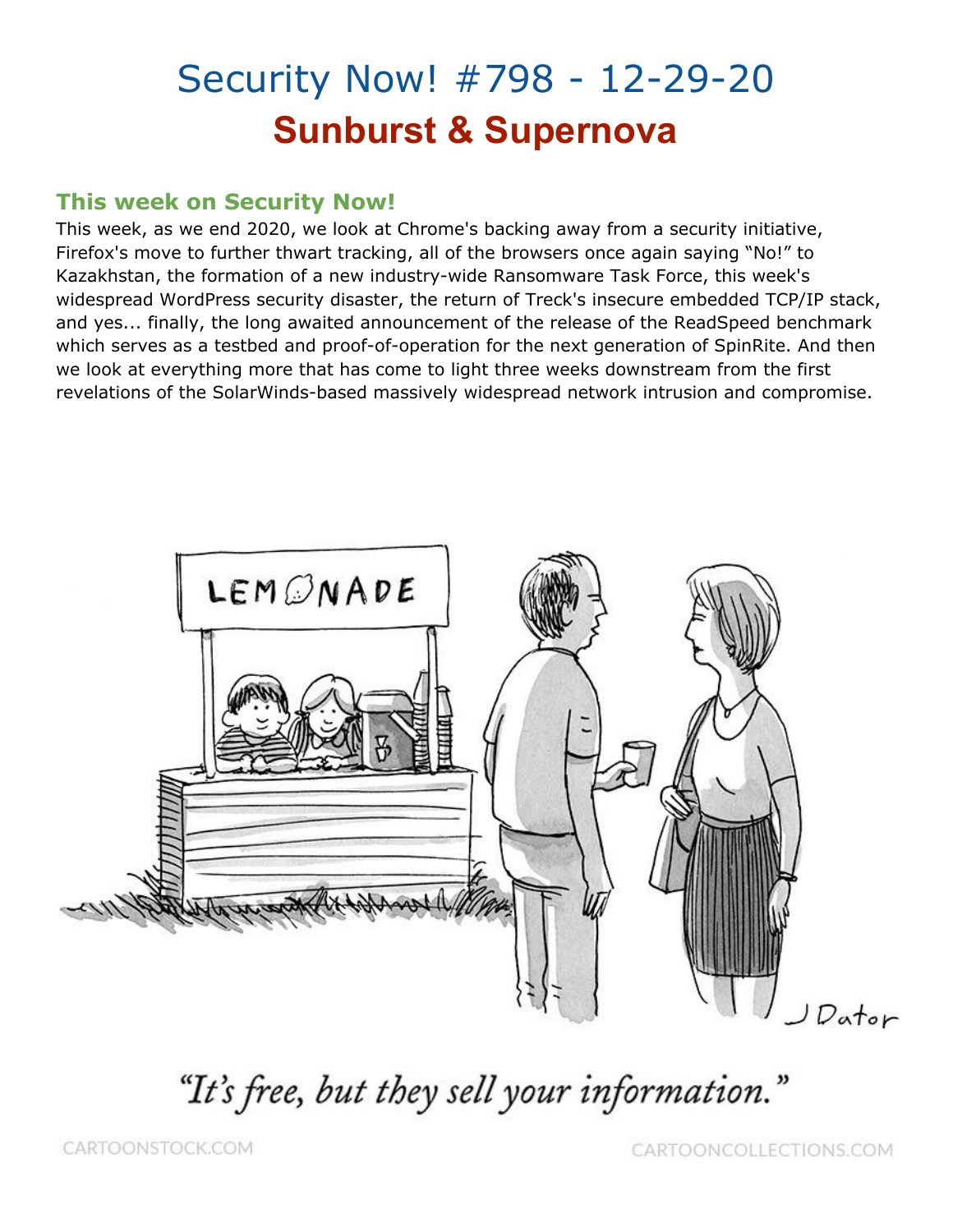### **Browser News**

#### **Chrome 87 quickly backs away from Insecure Form Warnings**

We've had some fun from time to time at Google's expense with the way they tend to roll out new features that might have an impact on some of their visitors. The most recent of these was the very gradual deprecation of the browser's FTP services. But their very cautious approach is easier to understand in the wake of a change that was just made in the most recent and still current release 87 of Chrome which they then needed to immediately roll back as a result of a surprising hue and cry from their users.

The change was one that we covered before it happened: The enforcement of secure form submission with a warning if the form's target URL is not to a HTTPS url. When we talked about this coming to Chrome 87, I commented that the announcement had surprised me because I had assumed that everyone had long ago been enforcing secure form submissions. It was years ago that we originally noted that even non-secure pages could be submitting their form data securely since it wasn't the URL of the submitting page but rather the URL to which the form was sending its data as a query. Now, while that was true, it was still unadvisable to submit anything from an HTTP page, since being HTTP, anyone being able to establish a man-in-the-middle position would be able to edit the pages contents to, for example, have the page send the form's data elsewhere. But in any event, with the recent release of Chrome 87, Google finally joined the club of browsers that are enforcing secure form submission. So what went wrong? Google apparently implemented their solution differently than everyone else's, since it began producing scary warnings shortly after it went live.

The trouble arose because, as we know, what web pages do it generate queries. They can be GET or POST queries, and in the case of a form submission, the POST's query body contains the data being submitted. And since it's a query, the server then responds. A typical response might be to return a page saying "Welcome back Joey! You have successfully logged on!" ...or whatever. But a more complex reply, in the form of a redirect of the browser to another server URL domain is just as valid. And it turns out that this is also somewhat common.

What Google learned the hard way, was that some of these form-submission redirects are to non-secure HTTP URLs. This doesn't represent any threat to the user's submitted data, since the original form submission URL will be to an HTTPS URL. So the form's data will be transmitted with the encryption privacy and certificate authentication provided by HTTPS. And wherever the receiving server wants to then bounce its user is really up to it. But Chrome was being faithful to Google's "HTTPS or die" philosophy. So it freaked out when, even after the form had been submitted, the user's browser was **then** bounced to a non-secure HTTP page. The user would receive a warning that was designed to be scary:

| $\langle \cdot   \cdot \rangle$                                                                                     |  |
|---------------------------------------------------------------------------------------------------------------------|--|
| The information you're about to submit is not secure                                                                |  |
| Because the site is using a connection that's not completely secure, your information<br>will be visible to others. |  |
| Go back<br>Send anyway                                                                                              |  |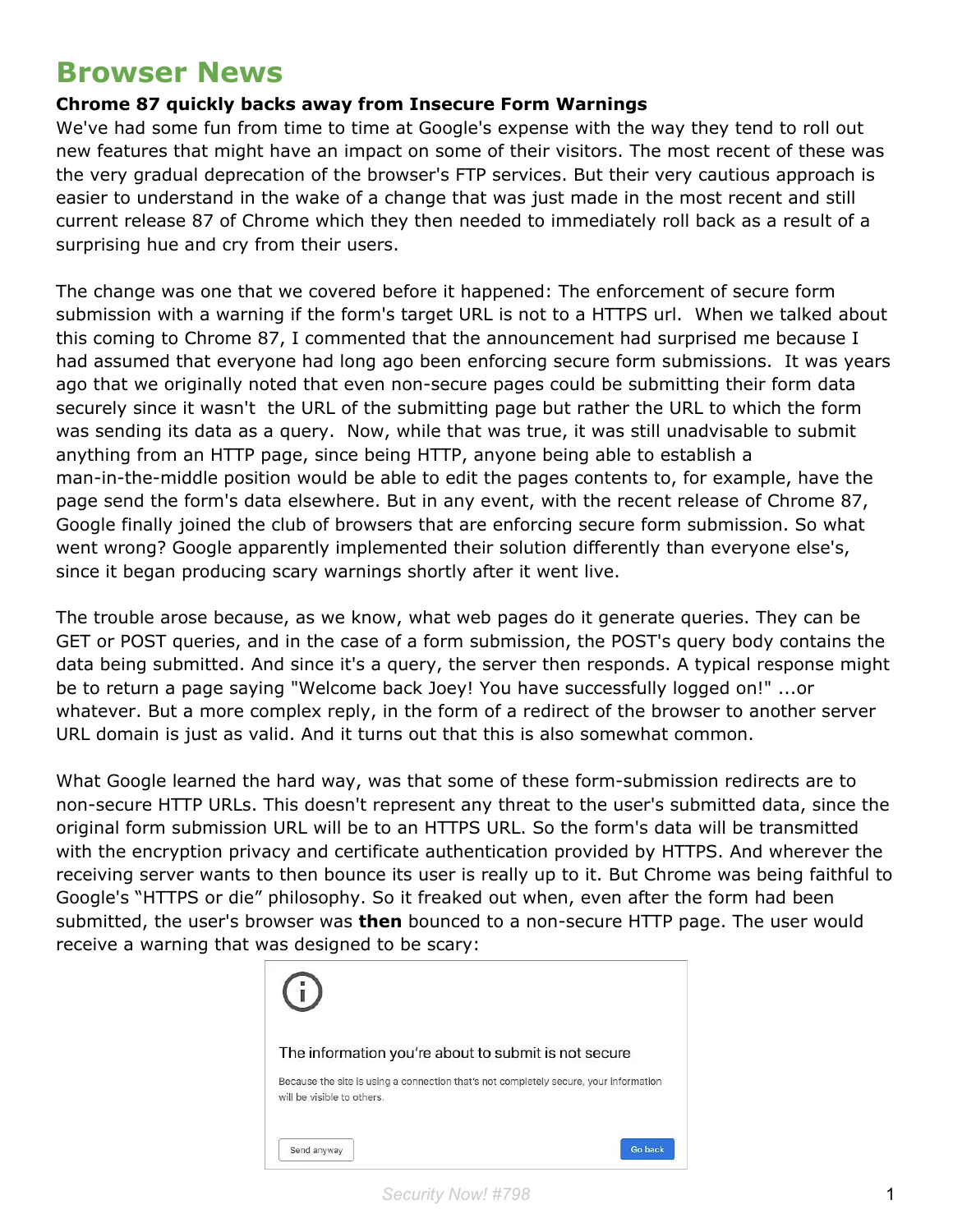Of course, the problem was, by that point the data had already been submitted securely and the only thing this message was doing was breaking a redirect chain that needed to be followed for the user's experience to be correct.

Upon the release of Chrome 87, Google began receiving complaints from web sites that their users were suddenly receiving bogus warnings about insecure form submissions. It didn't take Google long to determine that it wasn't the submission itself that was triggering the error, but rather the post-submission redirect.

So, shortly after Chrome 87's first release, Google's software engineer Carlos Joan Rafael Ibarra Lopez stated that they are disabling the feature in Chrome 87 to adjust it, so HTTP redirects after a secure form submission do not generate a warning. He wrote:

*"After considering the unexpectedly large impact this change had on form submissions that involve redirects through HTTP sites, we have decided to roll back the change for Chrome 87.* We expect the configuration to be out later today, at which point it will take effect on the next *Chrome restart. I'll ping this bug with updates.*

*We are planning to re-enable the warnings in Chrome 88 (tentatively going to stable on January 19, 2021), but warning only on forms that directly submit to http://, or that redirect to http:// with the form data preserved through the redirect, so it won't trigger for the cases mentioned in this bug where the http:// hop didn't carry the form data.*

*That being said, I still encourage sites to keep https:// throughout the whole redirect chain, as http:// steps still compromise user privacy (by exposing the form target location) even if no form data is being exposed.*

*Apologies for the issues caused by this new warning."*

So, I suppose the moral of this story is that it's more clear why Google was so careful about the deprecation of "browser as FTP client". It's clear that anything that's changed in the existing ecosystem can  $-$  and probably will  $-$  have some unexpected consequences.

### **Firefox to begin partitioning its caches**

The original designers of the HTTP protocol understood that having browsers download the same static content over and over from a remote web server would be really dumb. So from its first days, browsers employed local storage caching to, effectively, incrementally and conditionally move some of the remote web server's more static data over to the user's side of the connection. This was managed by a clean and simple mechanism that allowed any web content to indicate how long it was allowed to be cached. Content could specify a "Max-Age" for itself, and also a "Not Valid After" expiration time and data. This would cause cached data to self expire. And if a browser already had something in its cache that a new page was requesting, it could send a new query for that existing content with an "If-Modified-Since" header which would tell the receiving server when the cached content had been received. And the server could then check with its copy of the content to see whether it was newer than the one the browser already had, and either reply to immediately do ahead and use the copy it has, or send updated content.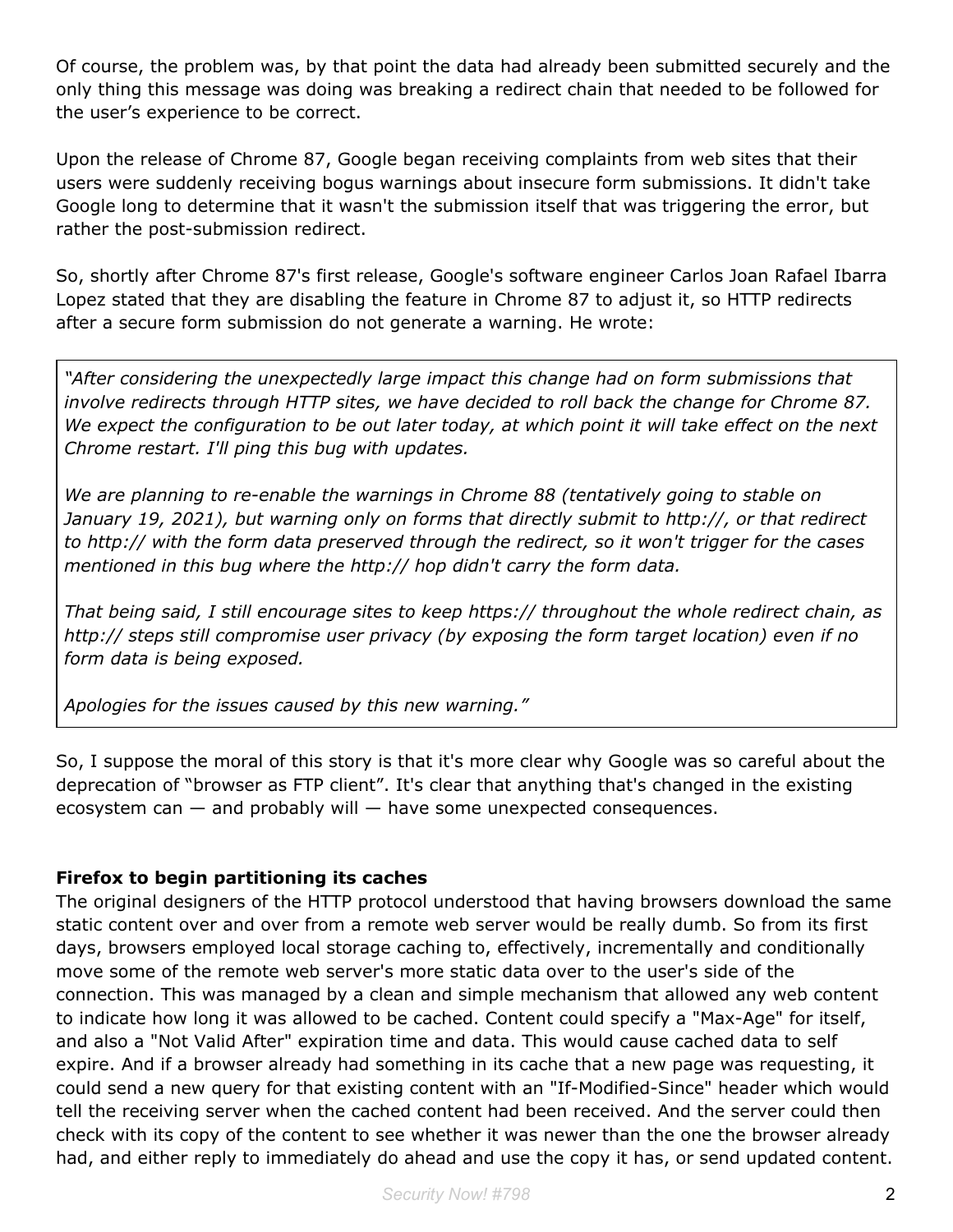So, caching is, and has always been, crucial to the performance of our web browsers.

Unfortunately, caching, because it inherently stores evidence of a user's browsing history, is also subject to tracking and privacy abuse. Recall that clever hack where a tracking facility would create a off-canvas link with a URL and then probe for the link's rendered color, knowing that the browser would color previously visited links differently than new links. Thus the tracking site could profile which sites the browser's user had previously visited. If we've seen anything its that the user tracking industry will go to any lengths necessary to track and profile us.

The problem is that browsers have been storing all of their cached content in large pools without regard for the domain which sourced the cached item. And this has led to trackers probing the shared cache pool for content. Td The World Wide Web Consortium's (W3C) response to this is known as "Client-Side Storage Partitioning'' — also known as Network Partitioning — and it's coming to our Firefox browsers with release 85 next month, in January 2021.

According to Mozilla, the following network resources will be partitioned starting with Firefox 85:

HTTP cache, Image cache, Favicon cache, Connection pooling, StyleSheet cache, DNS, HTTP authentication, Alt-Svc, Speculative, Font cache, HSTS, OCSP, Intermediate CA cache, TLS client certificates, TLS session identifiers, Prefetch, Preconnect, CORS-preflight cache.

All of that is client-side state history data that could, unless proactively prevented, be sniffed by 3rd-party domains, advertisements, and 3rd-party JavaScript libraries running in our web pages. And while Mozilla's deployment of this new W3C standard client-side storage partitioning will be the broadest implementation of partitioning so far, it's not the first.

The prize for being the first goes to Apple who began partitioning Safari's HTTP cache seven years ago in 2013. We talked about this happening at the time. And Apple then followed through by partitioning even more client-side data years later as part of its Tracking Prevention campaign.

Google partitioned Chrome's HTTP cache last month, in Chrome 86, and the results were felt immediately as Google Fonts lost some of its performance when fonts could no longer be stored in the shared HTTP cache.

The Mozilla team has indicated that they expect to see similar performance hits when Firefox's cache partitioning is brought online. But they are committed to taking that hit to improve the privacy of Firefox's users. And Mozilla said that one positive side-effect of their deployment of comprehensive client-side partitioning is that Firefox 85 will finally be able to block "supercookies" — those files that abuse shared storage mediums to persist in browsers and allow advertisers to track user movements across the web.

When you stand back to look at all of the time and trouble and complexity that has gone into and continues to go into this fight against privacy-invading tracking — all of which is only allowed to happen because it's well hidden and most users are completely oblivious  $-$  it would all be a lot easier if all cross-domain tracking were simply outlawed. But that doesn't appear to be on any legislator's radar.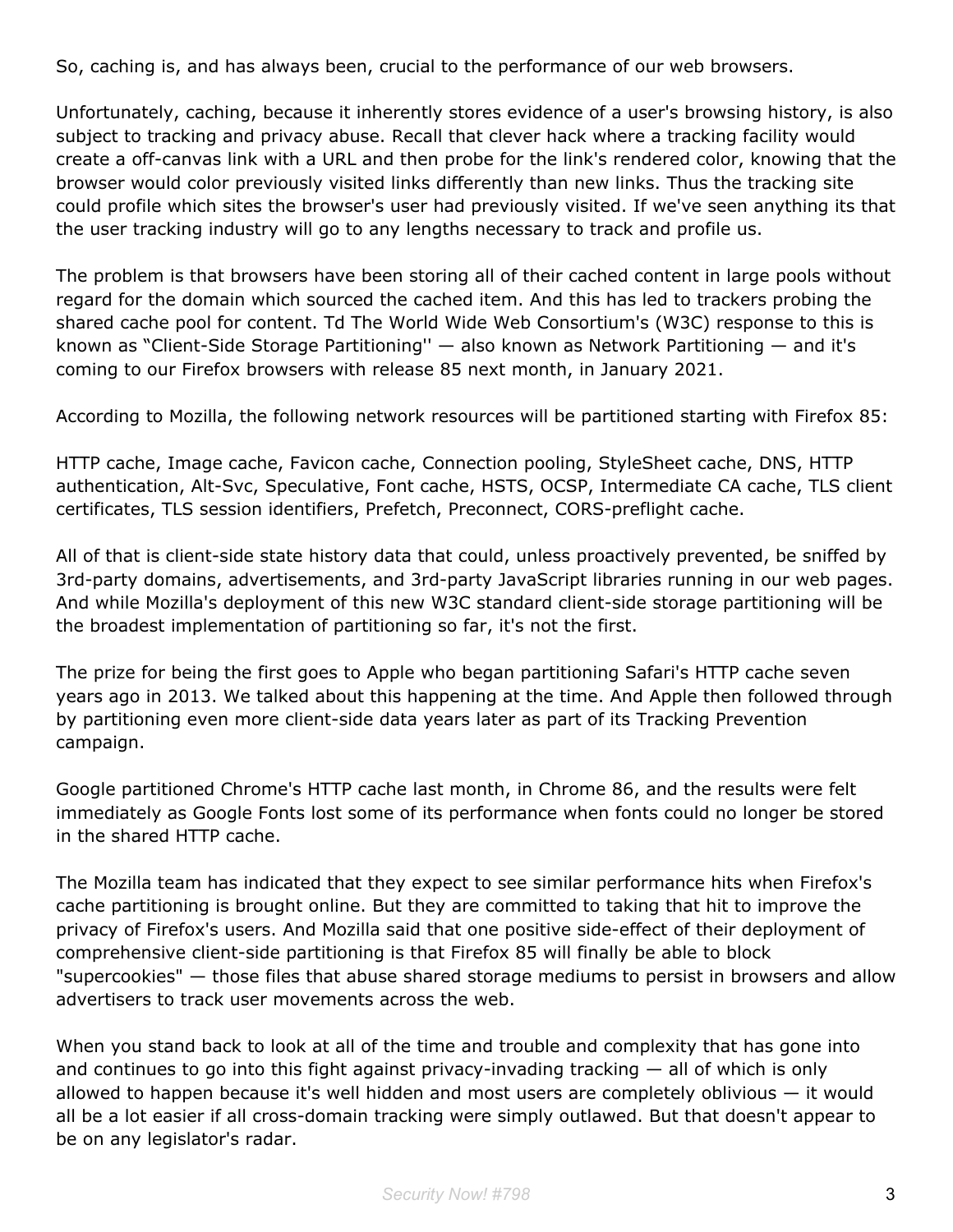#### **The browsers once again say no to Kazakhstan**

As we have reported some time ago, the government of Kazakhstan has been requiring the citizens to install a "Government of Kazakhstan" CA root certificate into their machines. And we know why. This would allow the government to perform what I would call "no complaints" man-in-the-middle interception of all web traffic of any and all of their citizens. A Kazakhstan proxy would accept the remote connections from remote servers, decrypt, reinspect, and then reencrypt the traffic under the Kazakhstan CA's identity, which would be trusted because the citizen's machine would have the matching Root CA installed.

So, Google, Mozilla, Apple, and Microsoft all together said: "No, you don't." All four of those companies' browsers recently updated to block any and all use of that root certificate.

A thread on Mozilla's bug-reporting site first reported that the certificate was in use just over three weeks ago, on December 6. The "Censored Planet" website later reported that the certificate worked against dozens of Web services that mostly belonged to Google, Facebook, and Twitter.

You gotta give these clowns credit for trying. Remember that back in 2015 the Kazakhstan government formally applied to have their root certificate included in Mozilla's trusted root store program. But once it came to light that they were intending to use the certificate to intercept their citizen's data, Mozilla denied the request. And then, shortly afterwards, the government required its citizens to manually install its certificate, but that attempt failed after organizations took legal action.

And then, August before last in 2019 all browsers blocked a similar attempt. Our listeners may recall the Kazakhstan government's dubious statement back then. Reuters reported that "Kazakhstan has halted the implementation of an Internet surveillance system criticized by lawyers as illegal, with the government describing its initial rollout as a test." State security officials claimed they were trying to protect people in Kazakhstan from "hacker attacks, online fraud and other kinds of cyber threats." Right. Kazakhstan President said in a tweet that he had personally ordered the test which showed that protective measures 'would not inconvenience Kazakh Internet users." The President said "There are no grounds for concerns."

So, they've tried to do this again and again they have been blocked. Back in August of 2019 we conjectured that the only feasible path for them, if they insisted upon doing this, would be to create a Kazakhstan national web browser and that would be the only one that would work in-country. But it's unlikely that either Apple or Google or Microsoft would allow such a privacy-violating browser into their App Stores. So it's use would be strictly for desktops. But it's not feasible for a country to kill all use of mobile applications.

So... Browsers 3 / Kazakhstan 0.

### **Ransomware News**

#### **Announcing the RTF — The Ransomware Task Force**

The newly christened Ransomware Task Force is a group of 19 security firms, tech companies,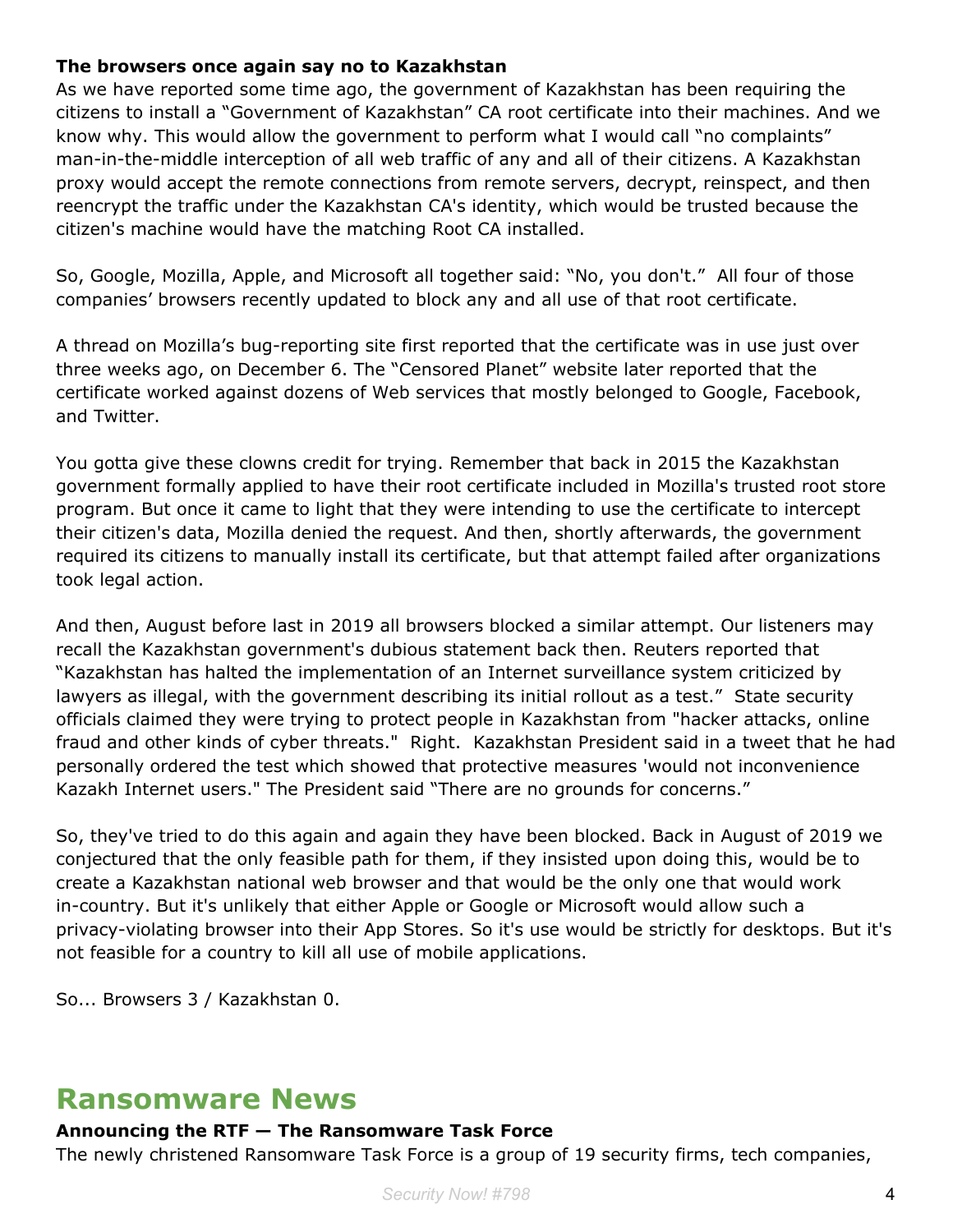and non-profits which include Microsoft and McAfee. Last Monday the group announced their plan to form a coalition to deal with the rising threat of ransomware. The group will focus on assessing existing technical solutions that provide protections during a ransomware attack. The RTF will commission expert papers on the topic, engage stakeholders across industries, identify gaps in current solutions, and then work on a common roadmap to have issues addressed among all members.

The group's target is the creation of a standardized framework for dealing with ransomware attacks across all market segments. And the single framework will be based upon an industry consensus rather than individual random advice received from lone contractors. The 19 initial founding members reflect the group's commitment to building a diverse team of experts:

- Aspen Digital (policy maker group)
- Citrix (networking equipment vendor)
- The Cyber Threat Alliance (cybersecurity industry sharing group)
- Cybereason (security firm)
- The CyberPeace Institute (non-profit dedicated to help victims of cyberattacks)
- The Cybersecurity Coalition (policy maker group)
- The Global Cyber Alliance (non-profit dedicated to reducing cyber risk)
- The Institute for Security and Technology (policy maker group)
- McAfee (security firm)
- Microsoft (security firm)
- Rapid7 (security firm)
- Resilience (cyberinsurance provider)
- SecurityScorecard (compliance and risk management)
- Shadowserver Foundation (non-profit security organization)
- Stratigos Security (cybersecurity consulting)
- Team Cymru (threat intelligence)
- Third Way (think tank)
- UT Austin Stauss Center (research group)
- Venable LLP (law firm)

The Ransomware Task Force website, including full membership details and leadership roles, will be launched next month, in January 2021, followed by a two-to-three month sprint to get the task force off the ground.

It's going to be interesting to see how this effort develops.

### **WordPress**

**This Week in WordPress** we have more than 5 million WordPress sites in critical danger thanks to their use of the popular plug-in called "Contact Form 7." The trouble arises from a lack of sufficient filename sanitization in the plug-in's file upload filter. This allows a file of the form xyz.php\t.jpg to be seen by the upload filter as a benign JPG file whereas it will be seen by the PHP interpreter as a valid PHP script.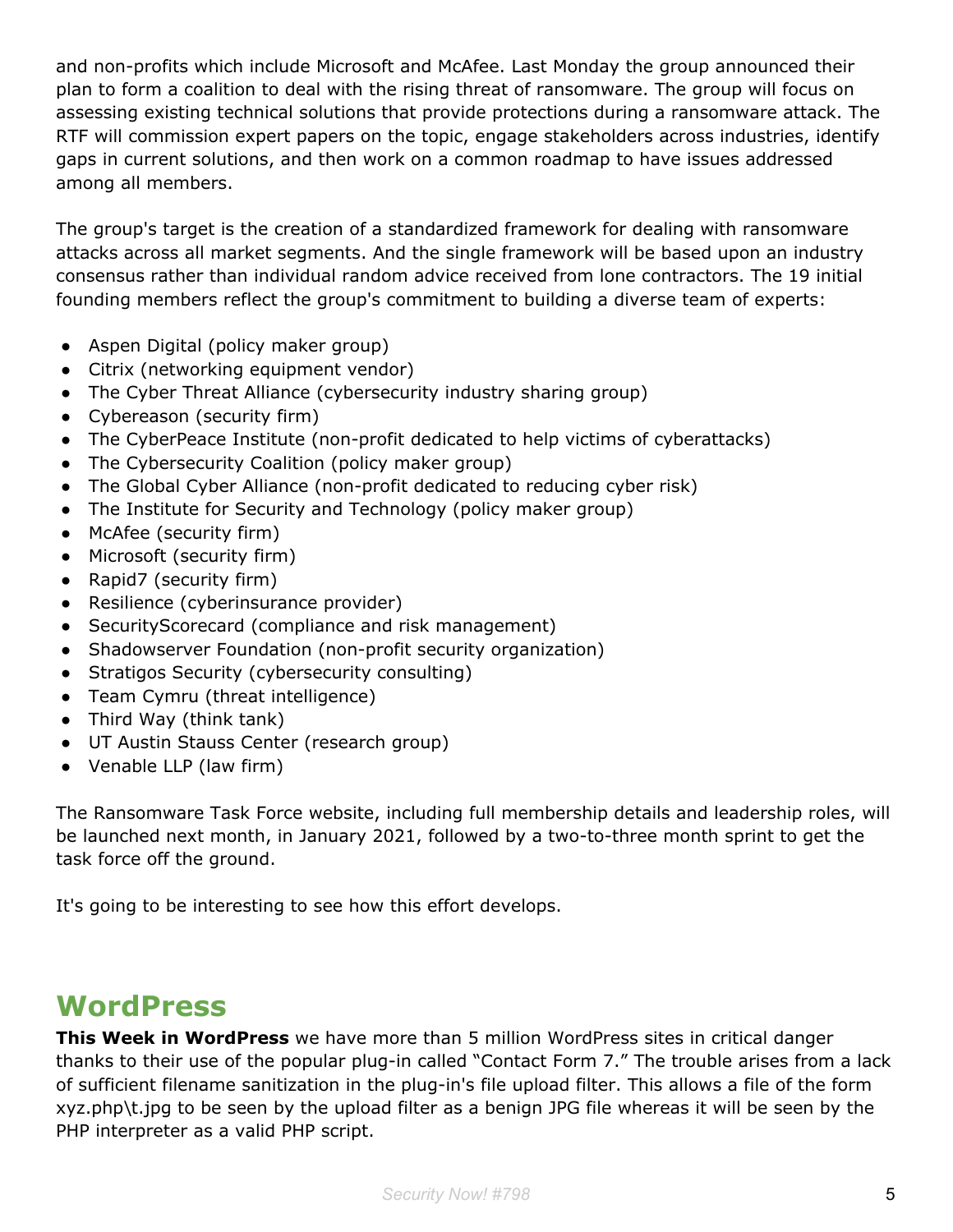The flaw has the CVE designation of 2020-35489 and Astra Security during a security audit for a client whose WordPress site was using the Contact Form 7 plug-in. A representative from Astra Security said: "Seeing the criticality of the vulnerability and the number of WordPress websites using this popular plugin, we quickly reported the vulnerability. The developer was even quicker in issuing a fix."

#### **<https://contactform7.com/>**

I'm impressed with the forthright communication of the Contact Form 7 people. The first thing on their homepage, not buried under some security updates menu, they clearly state:

Contact Form 7 5.3.2 has been released. This is an urgent security and maintenance release. We strongly encourage you to update to it immediately.

An unrestricted file upload vulnerability has been found in Contact Form 7 5.3.1 and older versions. Utilizing this vulnerability, a form submitter can bypass Contact Form 7's filename sanitization, and upload a file which can be executed as a script file on the host server.

And a ways down the page of chronological postings we find:

#### **Heads-up about auto-updates** / August 24, 2020 Takayuki Miyoshi

WordPress 5.5 has introduced the auto-update feature for plugins and themes. Keeping plugins and themes updated to the latest version is a key factor in managing your WordPress site securely. We strongly recommend you enable auto-updates for the Contact Form 7 plugin, but you should also be aware that there are risks involved in the use of auto-updates.

In the following cases, consider disabling auto-updates and doing an update manually:

- You use plugins that extend the functionality of Contact Form 7 (add-on plugins);
- You use a theme that overrides the CSS style rules of Contact Form 7;
- Or you apply coding customization of some sort to Contact Form 7.

In those cases, updating Contact Form 7 or one of the plugins or themes that affect Contact Form 7 might bring about incompatibility risks between them, and if you do it automatically, you might not even realize problems are occurring on the site.

Managing your sites securely is your responsibility. Update your plugins and themes in a proper way. If there is a plugin or theme that is an obstacle to updating other parts, you should make a decision to remove it.

So we have a mixed bag about updating. And of course this is only one of a great many plug-ins for WordPress. The only solution for someone who wants or needs to host their own WordPress site is to place the WordPress SQL database on the same machine, and tightly sequester the machine with absolutely minimal access to anything else. Only allow it to send and receive web, email, and DNS traffic, and never fail to treat it as untrusted and suspect.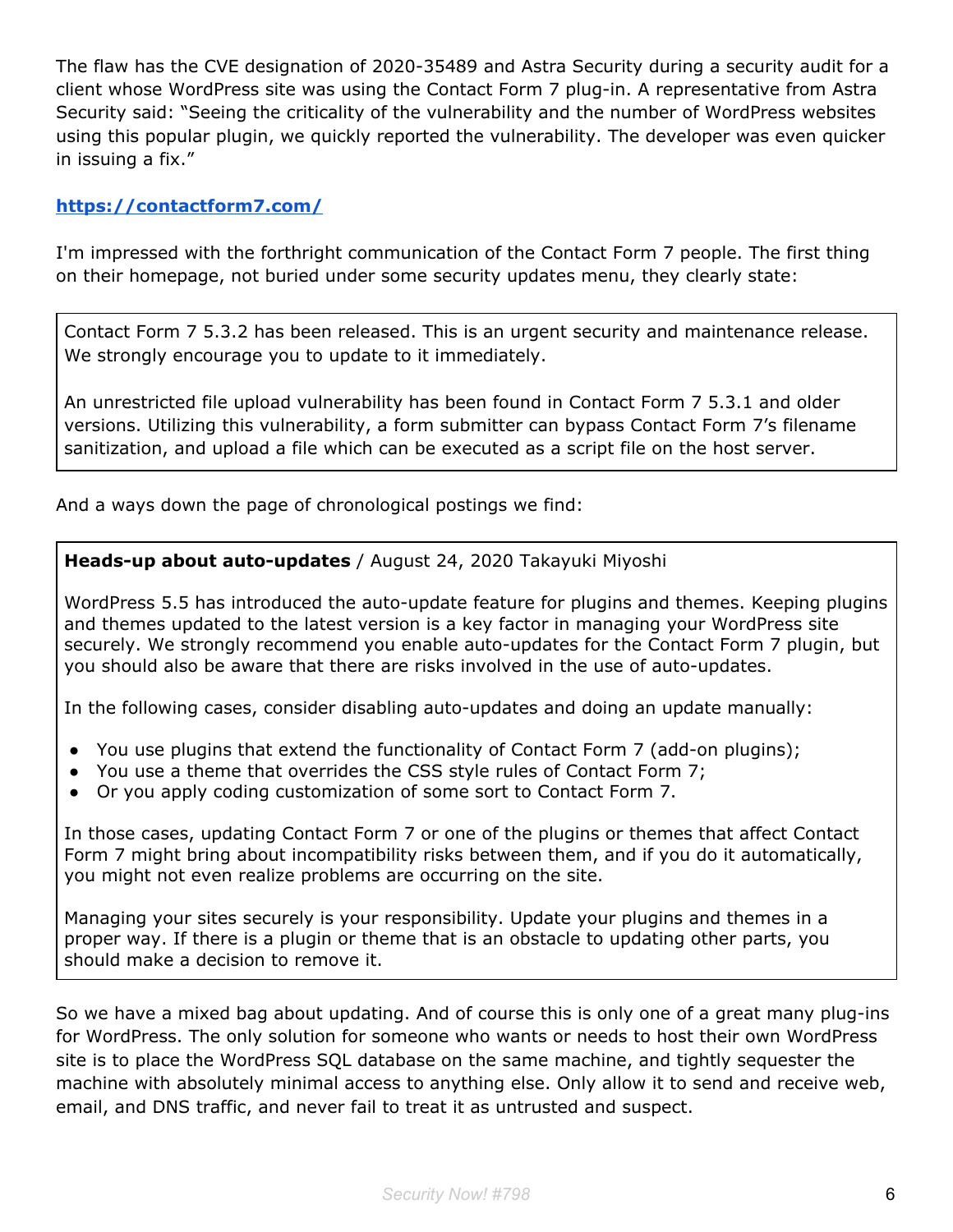### **Security News**

### **Treck's TCP/IP stack strikes again!**

The US Cybersecurity Infrastructure and Security Agency (CISA) has warned of critical vulnerabilities in the low-level TCP/IP software library developed by Treck that, if weaponized, could allow remote attackers to run arbitrary commands and mount denial-of-service (DoS) attacks.

The specific 4 flaws affect Treck's widely-used TCP/IP stack v6.0.1.67 and earlier and were reported to Treck by Intel. Two of these are rated critical in severity. And here's the problem: Treck's embedded TCP/IP stack is deployed worldwide in manufacturing, information technology, healthcare, and transportation systems.

The most severe of the four is a heap-based buffer overflow (CVE-2020-25066) in the Treck HTTP Server component that could permit an adversary to crash or reset the target device and even execute remote code. It has a CVSS score of 9.8 out of a maximum of 10. And of course we know what that means: Being in the HTTP server, any embedded device or IoT gizmo that exposes an HTTP service onto the public Internet, whether or not it provides strong access authentication, could nevertheless be compromised remotely.

The second flaw is an out-of-bounds write in the IPv6 component which received a CVSS score of 9.1, so somewhat less critical because it could be exploited by an unauthenticated user to cause a DoS condition via network access  $-$  so, just crashing a system remotely. But if that system were an industrial control system, crashing could be bad.

Two other vulnerabilities are an out-of-bounds read in the IPv6 component that could be leveraged by an unauthenticated attacker to cause DoS, and an improper input validation in the same module that could result in an out-of-bounds read of up to three bytes via network access.

Now, this next part I really liked... get a load of this: The CISA's disclosure said "Treck recommends users to update the stack to v6.0.1.68 to address the flaws. In cases where the latest patches cannot be applied, it's advised that firewall rules are implemented to filter out packets that contain a negative content-length in the HTTP header." Ha! Yeah. So the hacks involve send queries containing a negative content length. Love it. There might be code that's checking for a content length that's greater than some value. But, as we know, in 2's compliment binary encoding, a signed negative value will appear as a very large unsigned value when it's interpreted by logic that's expecting to receive an unsigned length.

If the name "Treck" and the idea of disastrous TCP/IP stacks are ringing some bells, that would be because we first encountered these guys this past summer in June with the so-called Ripple 20 attacks — 19 different horrible security problems in their massively widely used embedded TCP/IP networking products.

They named the large set of vulnerabilities "Ripple 20" due to the ripple effects that are inherent when problems exist at one end of a long supply chain. The potential devastation will ripple out to affect hundreds of millions of devices. In this case, Treck's customers range from one-person boutique shops to Fortune 500 multinational corporations and include HP, Schneider Electric, Intel, Rockwell Automation, Caterpillar, Baxter, as well as many other major international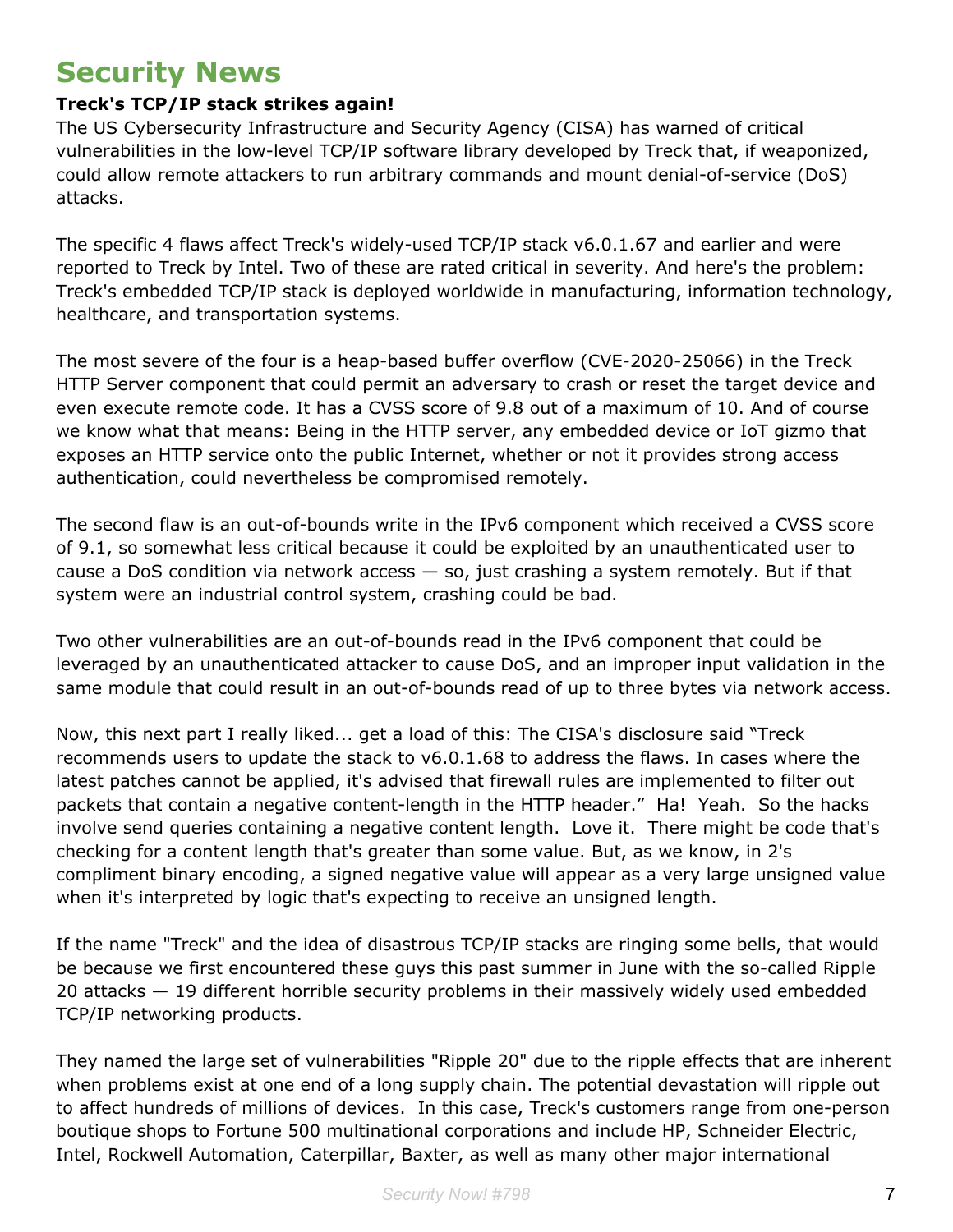vendors in medical, transportation, industrial control, enterprise, energy (oil/gas), telecom, retail, commerce, and other industries.

Though we talked about this last summer, it's made even more chilling now, in the wake of the massive SolarWinds SunBurst intrusions. It's one thing to know intellectually that probably most IoT devices are highly vulnerable to remote attack and take over. But what really puts a sharp point on that is the idea that we now know without any question that there are entities bearing us malice who without any question also have the capability of turning theoretical vulnerabilities into fully practical attacks. **Let's hope that never happens.**

### **Closing The Loop**

### **Anthony Lipke / @AnthonyLipke**

@SGgrc I remain a fan of newgrounds a flash site. I haven't seen something take that place for games and animation. That said they're part of great efforts to preserve the content. You're likely already aware but it seems worth mentioning besides just saying flash is dead. **<https://www.newgrounds.com/>**

Adobe's "Flash Player projector content debugger" available for Windows, Mac and Linux: **[https://www.adobe.com/support/flashplayer/debug\\_downloads.html](https://www.adobe.com/support/flashplayer/debug_downloads.html)**

### **BlueMaxima's Flashpoint is a webgame preservation project.**

Internet history and culture is important, and content made on web platforms including, but not limited to Adobe Flash, make up a significant portion of that culture. This project is dedicated to preserving as many experiences from these platforms as possible, so that they aren't lost to time. Since early 2018, Flashpoint has saved more than 70,000 games and 8,000 animations running on 20 different platforms.

Flashpoint was started in January 2018 by BlueMaxima in an attempt to outrun the disappearance of content prior to the death of Flash. It has since evolved into an international project involving over 100 community contributors, encompassing both web games and animations created for numerous internet plugins, frameworks, and standards. **<https://bluemaxima.org/flashpoint/>**

### **SpinRite**

### **ReadSpeed is Ready!**

Though the timing was never my plan, the first release of the ReadSpeed benchmark went widely public on Christmas Eve. The code had settled and had been stable for quite some time. And I'd had time to get ReadSpeed's home page at GRC ready. I annotated a sample run from my large multi-drive test system, and I made an 11-minute video walk through of that benchmark run with a voice-over commentary highlighting the various events of interest. So I thought, it's finally time to let the world have a crack at it! <https://www.grc.com/readspeed.htm>

In parallel, there's been a lot of research work going on over in the SpinRite development newsgroup regarding SpinRite's ability to improve SSD performance. Check-out this before and after benchmarking of an OCZ-VERTEX3 SSD: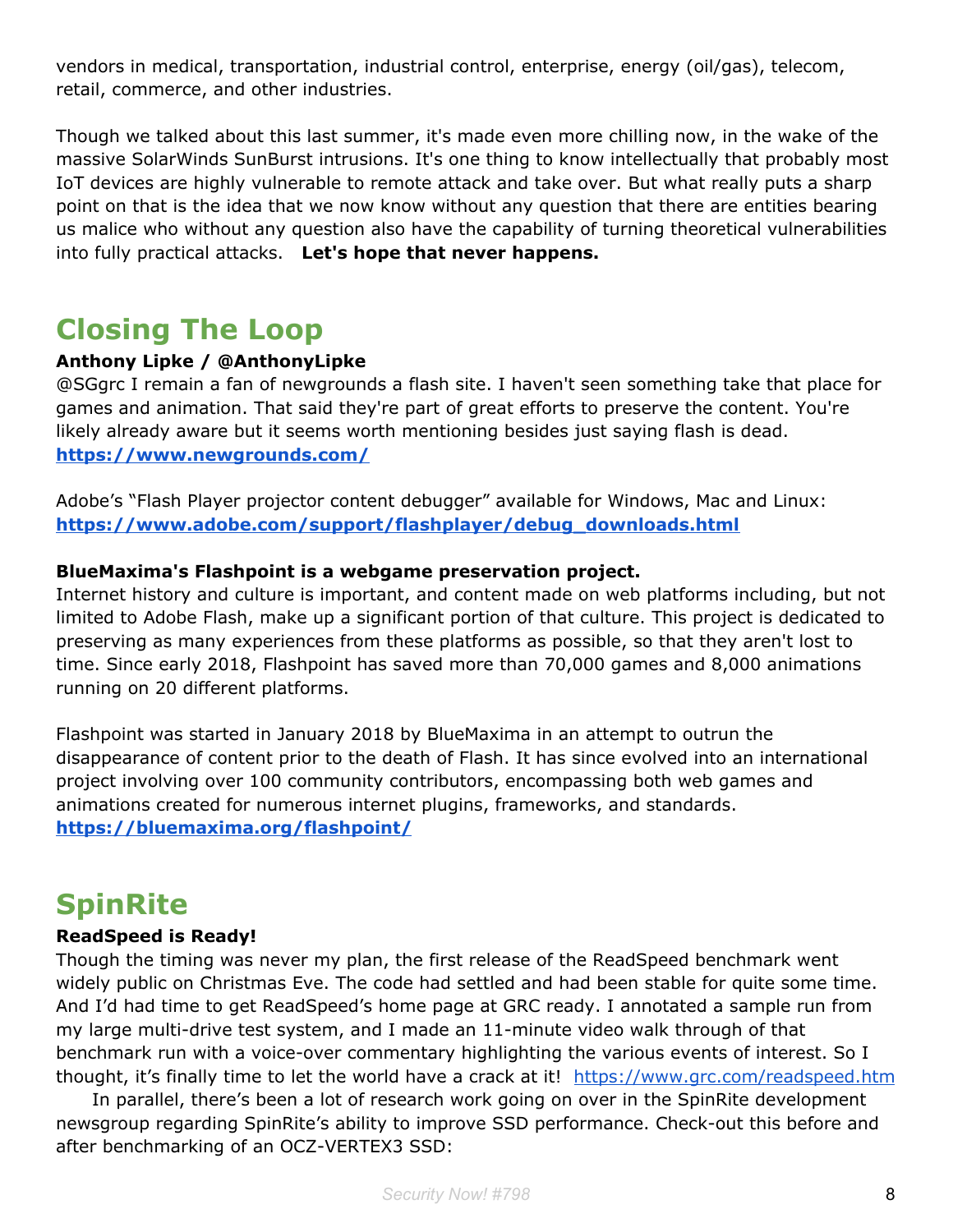**+--------------------------------------------------------------------------+**

**| ReadSpeed: Hyper-accurate mass storage read-performance benchmark. rel 1 |**

**| Benchmarked values are in megabytes read per second at five locations. |**

**+--------------------------------------------------------------------------+**

|  | Driv Size Drive Identity Location: 0 25% 50% 75% 100<br>______ ___________________________ |       |                               |       |             |       |
|--|--------------------------------------------------------------------------------------------|-------|-------------------------------|-------|-------------|-------|
|  | 81 60GB OCZ-VERTEX3                                                                        |       | 300.1 320.4 324.0 371.5 371.9 |       |             |       |
|  |                                                                                            |       | 177.9 272.7 347.5 371.1 372.0 |       |             |       |
|  |                                                                                            |       | 89.0 292.4 291.3 372.4 371.9  |       |             |       |
|  |                                                                                            |       | 101.9 310.0 299.5 372.0 372.1 |       |             |       |
|  |                                                                                            |       | 102.2 228.8 335.4 371.8 372.0 |       |             |       |
|  |                                                                                            |       | 102.9 314.8                   | 275.1 | 371.4 371.9 |       |
|  |                                                                                            | 113.4 | 332.8                         | 278.0 | 371.9       | 372.0 |
|  |                                                                                            |       | 113.6 315.6 320.1 372.0       |       |             | 371.9 |
|  |                                                                                            |       | 100.5 334.4                   | 341.8 | 372.0 371.5 |       |
|  |                                                                                            | 89.8  | 325.2                         | 335.3 | 370.9       | 372.0 |
|  |                                                                                            | 90.2  | 332.9                         | 336.7 | 372.4       | 371.8 |
|  |                                                                                            |       | 94.4 316.9                    | 311.3 | 372.1       | 371.9 |
|  |                                                                                            |       | 292.1 329.3 325.4 372.1 371.8 |       |             |       |
|  |                                                                                            |       | 360.6 333.7                   | 308.7 | 371.1       | 372.1 |
|  |                                                                                            |       | 364.2 300.2 308.1 372.0 371.9 |       |             |       |
|  |                                                                                            |       | 364.8 322.8 321.4 372.0 372.0 |       |             |       |
|  |                                                                                            |       | 359.7 335.8 310.7 371.9 371.9 |       |             |       |
|  |                                                                                            |       |                               |       |             |       |
|  | Driv Size Drive Identity Location: 0 25% 50% 75% 100                                       |       |                               |       |             |       |
|  | 81 60GB OCZ-VERTEX3                                                                        |       | 354.9 352.6 352.6 362.4 361.9 |       |             |       |
|  |                                                                                            |       | 366.2 350.9 354.3 360.2 360.6 |       |             |       |
|  |                                                                                            |       | 361.2 351.2 362.2 363.4 361.0 |       |             |       |
|  |                                                                                            |       | 362.3 351.7 346.8             |       | 362.7 360.4 |       |
|  |                                                                                            |       |                               |       |             |       |

| 360.8 | 347.4 | 354.3 | 363.2 | 368.0 |
|-------|-------|-------|-------|-------|
| 363.3 | 359.3 | 352.3 | 362.8 | 359.6 |
| 360.3 | 348.8 | 344.2 | 360.4 | 360.8 |
| 359.7 | 350.5 | 344.0 | 361.4 | 363.6 |
| 359.2 | 343.4 | 347.9 | 360.7 | 361.9 |
| 363.2 | 352.2 | 352.4 | 369.5 | 361.7 |
| 360.8 | 354.0 | 345.9 | 362.9 | 359.9 |
| 363.2 | 348.9 | 347.9 | 366.4 | 357.4 |
| 358.0 | 348.1 | 348.4 | 363.3 | 362.9 |
| 361.7 | 353.8 | 355.3 | 363.5 | 360.0 |
| 362.1 | 354.2 | 352.3 | 360.6 | 361.9 |
| 361.7 | 346.0 | 351.6 | 360.3 | 355.0 |
| 357.8 | 356.7 | 354.8 | 367.3 | 360.8 |
|       |       |       |       |       |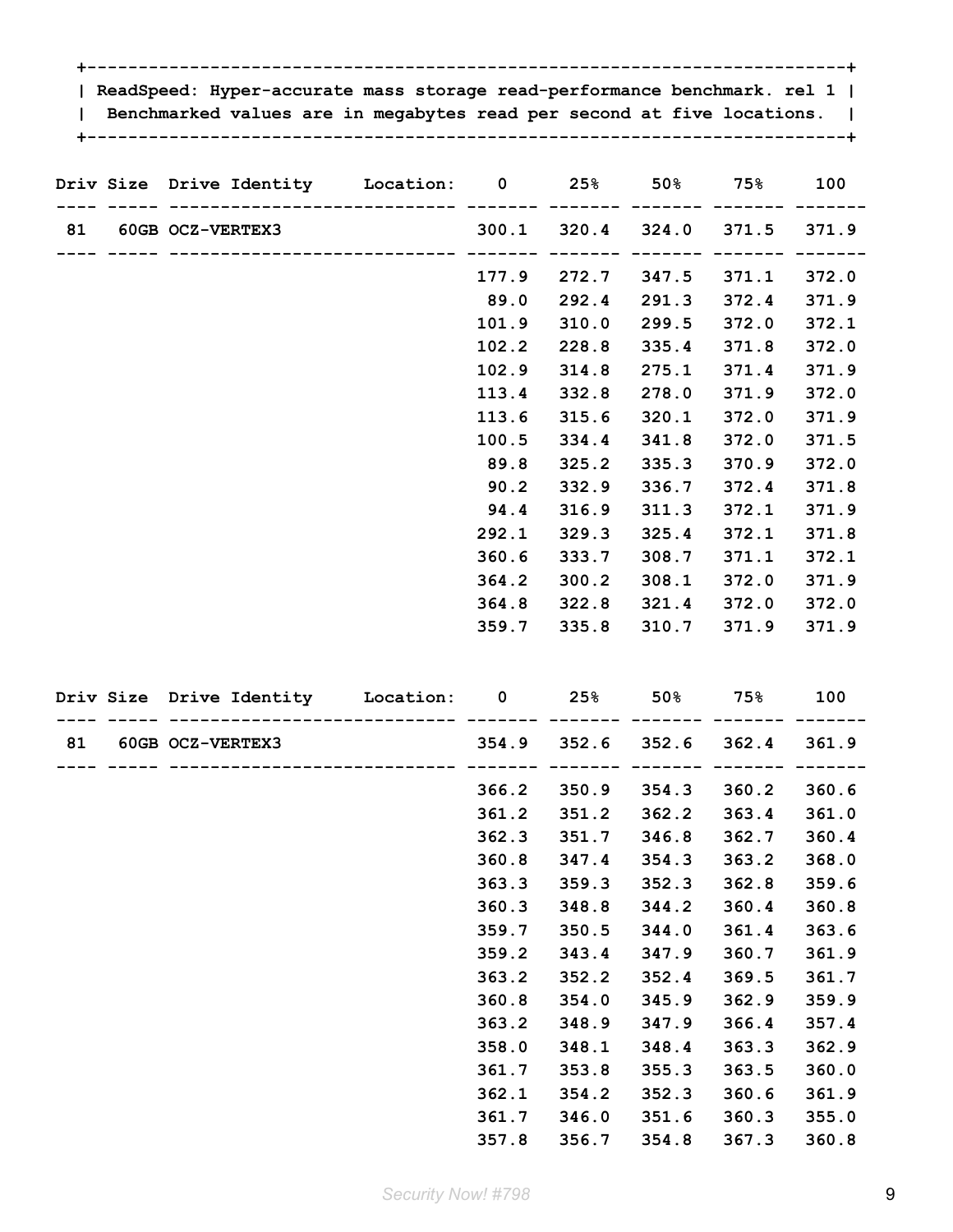So... ReadSpeed, which is, as we know, the test platform for the new high performance drivers I've been developing for the next and all future SpinRite's and "Beyond Recall" products, is now ready for people to play with. The top of the ReadSpeed page declares: "What you discover is going to surprise you." ... and I think that's probably true. So grab any old USB stick that you have lying around, run ReadSpeed for Windows and it will prep the USB drive to boot DOS. And for Linux folks, the bottom of the page offers an image file of an 8 megabyte bootable DOS file system which can simply be 'dd'ed to a USB root device and then booted.

#### **InitDisk is at release 5.**

There had been some anecdotal reports of write failures, where InitDisk would fail to reformat a USB stick. Before I used the IntiDisk technology for ReadSpeed, I wanted to get to the bottom of the trouble. Fortunately one of our contributors in the newsgroups had two USB sticks that were doing this. So he sent me a cleaned image of the drive and I was able to reproduce and fix the trouble. It turned out to be caused by some different way that Windows 10 operates since Windows 7 had no trouble. If, under Win10 the existing USB stick format being overwritten did not have any partition table, InitDisk's attempt to change the stick to a partitioned drive would fail, but only under Win10. That's fixed now so that InitDisk, ReadSpeed and SpinRite will all be able to handle that situation.

# **Sunburst & Supernova**

It should not surprise anyone that more intelligence is being continually uncovered about the event that's being called the biggest computer hack in history — and I would argue that it's also been the most embarrassing for the U.S. So, as we wind up this horrific year 2020, with the discovery of this widespread computer network intrusion still being only three weeks old, let's look at the additional significant things that have been learned since we first discussed this two weeks ago:

One thing I want to clear up first, was that two weeks ago I said that SolarWinds' Orion was an appliance. That was incorrect. It's just a software system that can be loaded and run on any qualifying Windows system. So I wanted to correct that for the record.

To my mind, the biggest revelation since the initial discovery of the Orion .DLL being hacked, signed and then delivered to approximately 18,000 SolarWinds customers via a software update, is that compelling evidence has been found of a second entirely separate second backdoor in SolarWinds offerings. And the evidence leads forensic investigators to believe that this second "SuperNova" backdoor — as it has been named — was planted by a second threat actor.

(At this point, if you had any equity stake in SolarWinds you're probably not happy.)

This second piece of "SuperNova" malware is an extremely sophisticated webshell which was also planted in the code of Orion's network and applications monitoring platform. It enabled the attackers to run arbitrary code on any of the machines hosting the Trojanized version of the software.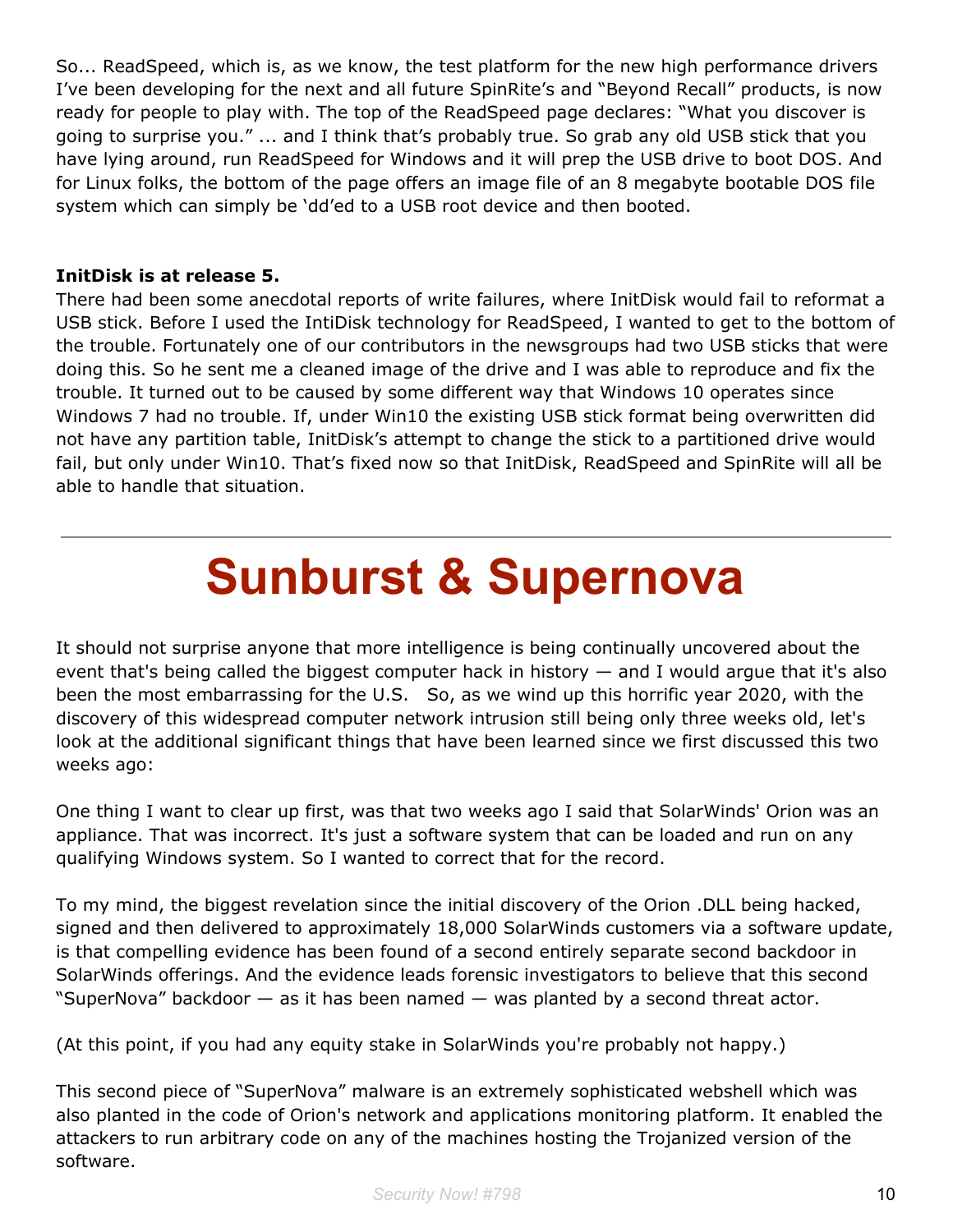The webshell is a modified version of a legitimate .NET library DLL named "app\_web\_logoimagehandler.ashx.b6031896.dll" that's present in SolarWinds' Orion software. And that DLL was very cleverly designed to get its nefarious job done while proactively evading automated defense mechanisms.

By design, the Orion software uses this DLL to expose an HTTP API which allows the host to respond to other subsystems when querying for a specific GIF image. In his technical report published on the 17th, Matt Tennis a Senior Staff Security Researcher at Unit 42 of Palo Alto Networks, wrote that the malware could slip past even careful manual analysis since the code implemented in the legitimate DLL is innocuous and is of "relatively high quality."

### <https://unit42.paloaltonetworks.com/solarstorm-supernova/>

From Matt's introduction to this SECOND threat, we also learn something significant about the attackers that hasn't been widely reported. Matt wrote:

The actors behind the supply chain attack on SolarWinds' Orion software have demonstrated a high degree of technical sophistication and attention to operational security, as well as a novel combination of techniques in the potential compromise of approximately 18,000 SolarWinds customers. As published in the original disclosure, the attackers were observed removing their initial backdoor once a more legitimate method of persistence was obtained.

In other words, the attackers used their initial backdoor intrusion mechanism ONLY until they were able to obtain keys to the front door. At which point the backdoor mechanism was shut down and went quiescent to avoid any chance of its detection.

In describing the second SuperNova backdoor, Matt writes:

The analysis shows that the threat actor added in[to] the legitimate SolarWinds file, four new parameters to receive signals from the command and control (C2) infrastructure. The malicious code contains only one method, DynamicRun, which compiles on the fly the parameters into a .NET assembly in memory, thus leaving no artifacts on the disk of a compromised device.

This way, the attacker can send arbitrary code to the infected device and run it in the context of the user, who most of the time will have high privileges and visibility on the network. It is unclear how long SUPERNOVA has been in the Orion software but a malware analysis system shows a compilation timestamp of March 24, 2020.

Now, the timing of that may seem to be very close to the March 6th, 2020 signing of the first instance of the original SunBurst backdoor. But we have also since learned that the initial intrusion by that first actor into SolarWinds was likely made back in the previous October, 2019.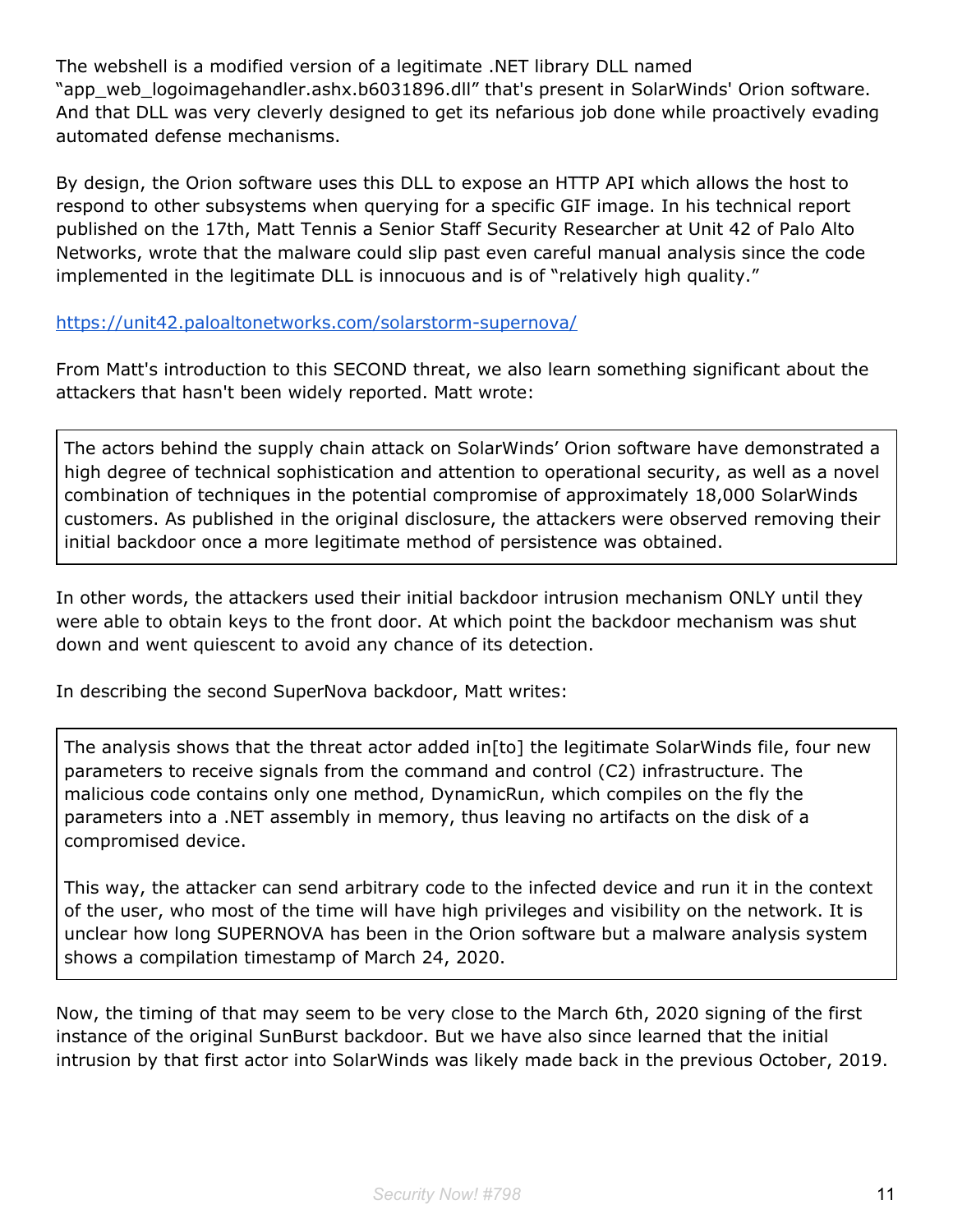

A benign "do nothing" change was found in the SolarWinds source code base dating back to October 2019. It literally does nothing. And researchers conjecture that the change was injected just to allow them to determine whether this change would (a) go undetected and (b) eventually be disseminated out into SolarWind's global customer base.

Matt says of this second intrusion that based upon the findings of the investigation, SuperNova bears the hallmarks of an advanced hacking group that took compromise via a webshell to a new level. He wrote:

"Although .NET webshells are fairly common, most publicly researched samples ingest command and control parameters, and perform some relatively surface-level exploitation."

He said that taking a valid .NET program as a parameter, and performing in-memory code execution, makes SuperNova a rare encounter, as it eliminates the need for additional network callbacks aside from the initial C2 request. Most webshells run their payloads in the context of the runtime environment or by calling a subshell or process such as CMD, PowerShell, or Bash.

Microsoft believes that this SuperNova webshell is likely the creation of a different adversary than the one that was first discovered by FireEye. Microsoft wrote:

"In an interesting turn of events, the investigation of the whole SolarWinds compromise led to the discovery of an additional malware that also affects the SolarWinds Orion product but has been determined to be likely unrelated to this compromise and used by a different threat actor."

One argument for this theory is that unlike the SunBurst DLL that slipped into SolarWinds source code repository and was thus validly signed, SuperNova does not have a digital signature.

Kim Zetter, writing for Yahoo! News added some good detail to the saga. Kim wrote: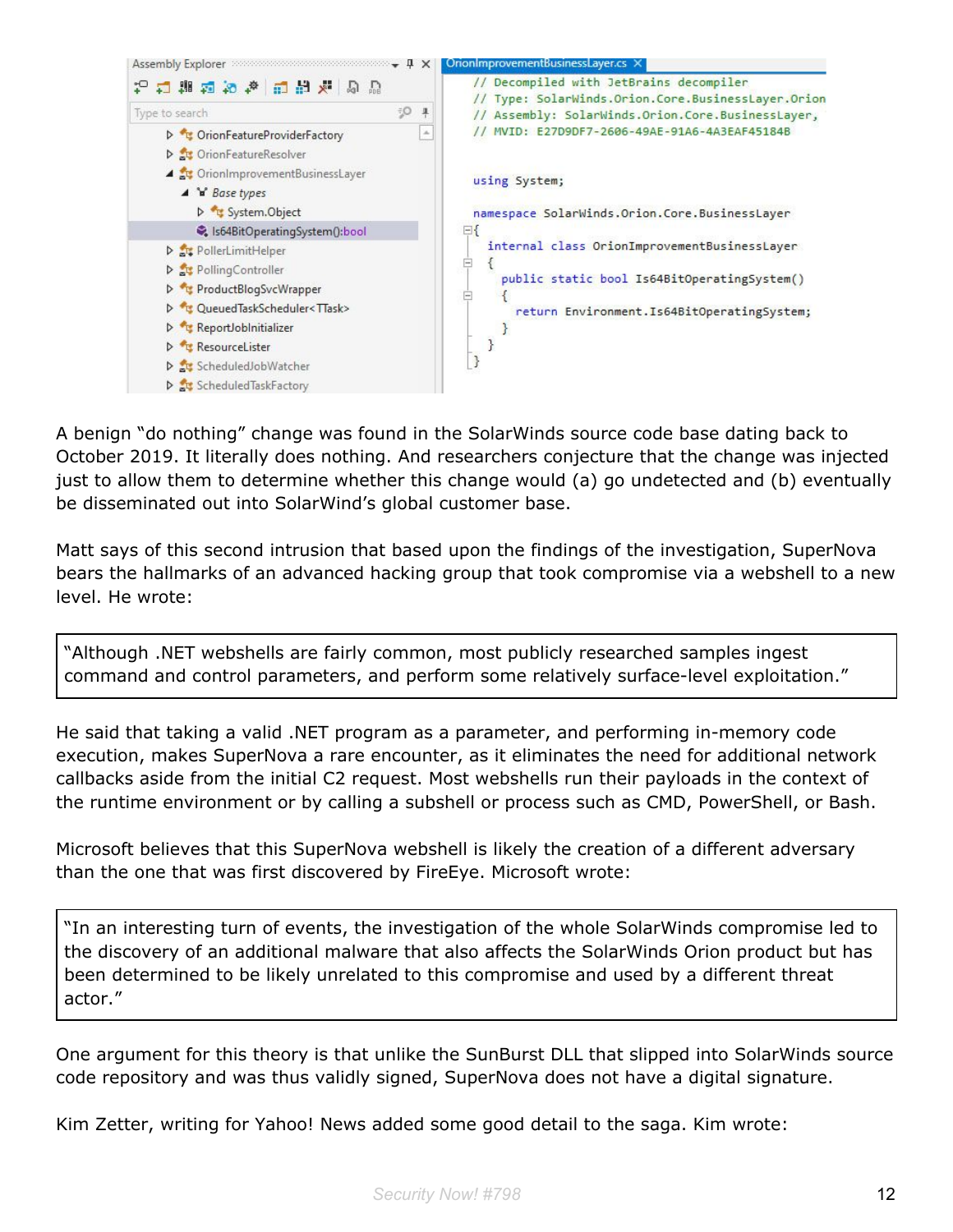Hackers who breached federal agency networks through software made by a company called SolarWinds appear to have conducted a test run of their broad espionage campaign last year, according to sources with knowledge of the operation.

The hackers distributed malicious files from the SolarWinds network in October 2019, five months before previously reported files were sent to victims through the company's software update servers. The October files, distributed to customers on Oct. 10, did not have a backdoor embedded in them, however, in the way that subsequent malicious files that victims downloaded in the spring of 2020 did, and these files went undetected until this month.

A source familiar with the investigation told Yahoo News: "We're thinking they wanted to test whether or not it was going to work and whether it would be detected. So it was more or less a dry run. They took their time. They decided to not go out with an actual backdoor right away. That signifies that they're a little bit more disciplined and deliberate."

The October files were discovered in the systems of several victims, but investigators have so far found no signs that the hackers engaged in any additional malicious activity on those systems after the files landed on them.

The original SunBurst malware discovered by FireEye used a Domain name Generation Algorithm (DGA) to obscure the lookups that it was doing to find its command and control server. And let's not forget that this was successful until whatever it was that FireEye discovered.

The cool thing is, as part of its detection avoidance system, the malware incorporated its own internal killswitch. So, working together, Microsoft, FireEye and GoDaddy have decided to cause the malware to shut itself down:

After the obscure domain name is generated, as a subdomain of avsvmcloud.com, a DNS Address record lookup is performed. The resolved address is checked against a hard coded list of networks, one of which happens to belong to Microsoft. And if the IP address matches any of those networks, the malware will update a configuration key named "ReportWatcherRetry" to prevent its own further execution and will then terminate itself permanently.

- 10.0.0.0/8
- $\bullet$  172.16.0.0/12
- 192.168.0.0/16
- 224.0.0.0/3
- fc00:: fe00::
- $\bullet$  fec0:: ffc0::
- ff00:: ff00::
- 20.140.0.0/15 ← A Microsoft IP block
- 96.31.172.0/24
- 131.228.12.0/22
- 144.86.226.0/24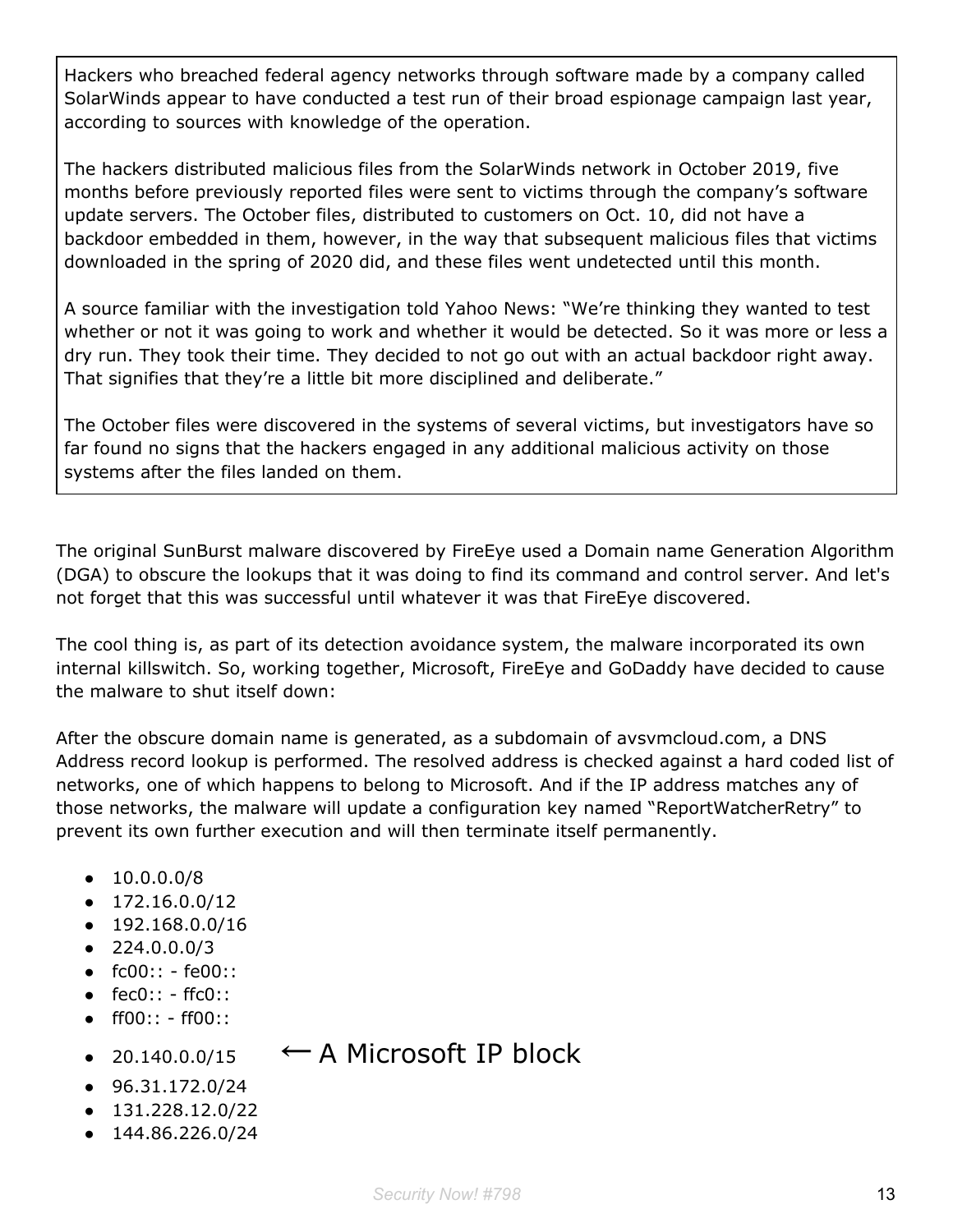Also note that the IP addresses querying for the domain's A record can be obtained  $-$  which is where GoDaddy comes in  $-$  to reveal the IP of the local DNS server resolving for any still-active malware. Thus it's possible to determine who has any still-active intrusion.

That's all good... but as we've often noted, once a bad guy has been crawling around inside a network, especially a huge and complex network and especially a highly skilled bad guy, it's really never possible to know that everything that they may have done while they were inside there has been found and reversed. Remember that it's quite possible for malware to take up residence inside a printer or a security camera, or pretty much anything else these days.

FireEye was quoted by the Tech Press saying:

"In the intrusions FireEye has seen, this actor moved quickly to establish additional persistent mechanisms for access to victim networks beyond the SunBurst backdoor. This killswitch will not remove the actor from victim networks where they have established other backdoors."

The U.S. CISA's follow-up statement, which talked about the ongoing discovery of the breadth and depth of this attack said: "This APT actor has demonstrated patience, operational security, and complex tradecraft in these intrusions. CISA expects that removing this threat actor from compromised environments will be highly complex and challenging for organizations."

One final point is that the obfuscation used by the domain name generator has been reverse engineered. And logs of previous DNS queries have been obtained and decoded. This resulted in the discovery of many additional infected corporations who have not yet gone public with any disclosures. And a bunch of them are quite tasty.

The biggest names on this list include the likes of Cisco, SAP, Intel, Cox Communications, Deloitte, Nvidia, Fujitsu, Belkin, Amerisafe, Lukoil, Rakuten, Check Point, Optimizely, Digital Reach, Digital Sense and probably MediaTek.

(See a sample of some of the decoded domains on the next page.)